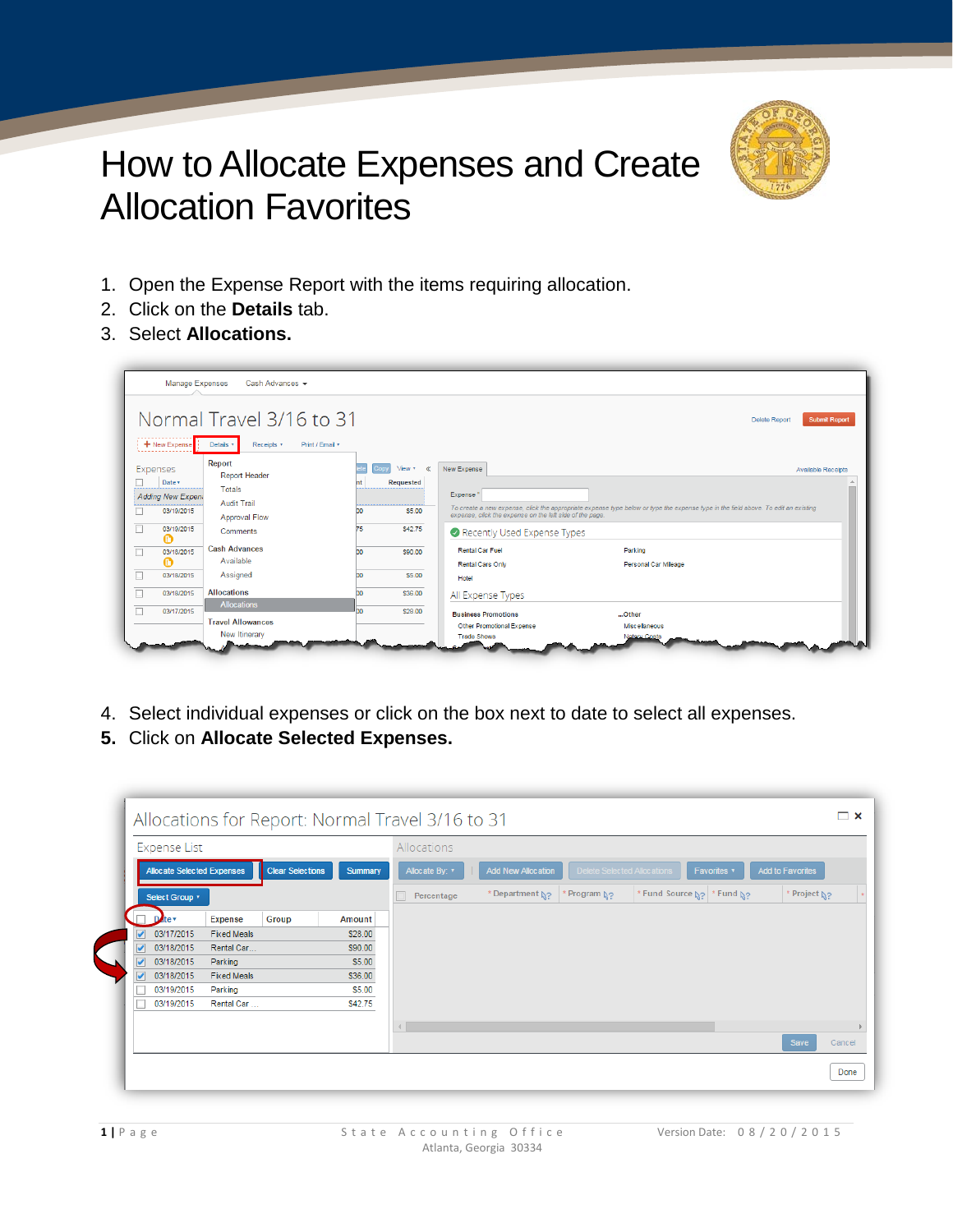6. The Allocations area opens.

| Expense List                                          |                |         |          | Allocations    |                             |                             | Total: \$159.00 Allocated: \$159.00 (100%) |               |                         | Remaining: \$0.00 (0%) |
|-------------------------------------------------------|----------------|---------|----------|----------------|-----------------------------|-----------------------------|--------------------------------------------|---------------|-------------------------|------------------------|
| Allocate Selected Expenses<br><b>Clear Selections</b> |                |         |          | Allocate By: v | <b>Add New Allocation</b>   | Delete Selected Allocations |                                            | Favorites v   | <b>Add to Favorites</b> |                        |
| Select Group v                                        |                |         |          | Percentage     | * Department N <sub>2</sub> | Program N <sub>2</sub>      | * Fund Source No   * Fund No               |               | Project N?              | * Class                |
| Date v                                                | Expense Group  | Amount  |          | 100            | Program Integr              | (1073201) Dep               | (4) Redistribution                         | (10100) Opera | (29105050) 50/          | 301                    |
|                                                       | 03/17/2 Fixed  | \$28.00 |          |                |                             |                             |                                            |               |                         |                        |
|                                                       | 03/18/2 Rental | \$90.00 |          |                |                             |                             |                                            |               |                         |                        |
| 03/18/2 Parking                                       |                | \$5.00  |          |                |                             |                             |                                            |               |                         |                        |
|                                                       | 03/18/2 Fixed  | \$36.00 |          |                |                             |                             |                                            |               |                         |                        |
| 03/19/2 Parking                                       |                | \$5.00  |          |                |                             |                             |                                            |               |                         |                        |
|                                                       | 03/19/2 Rental | S42.75  |          |                |                             |                             |                                            |               |                         |                        |
|                                                       |                |         |          |                |                             |                             |                                            |               |                         |                        |
|                                                       |                |         | $\left($ |                |                             |                             |                                            |               |                         |                        |
|                                                       |                |         |          |                |                             |                             |                                            |               | <b>Save</b>             | Cancel                 |

**7.** The default allocation type is Percentage. To allocate by Amount click on the **Allocate By** tab and select **Amount**.

| Allocations for Report: Normal Travel 3/16 to 31      |                                                                                                                      | $\boldsymbol{\mathsf{x}}$ |
|-------------------------------------------------------|----------------------------------------------------------------------------------------------------------------------|---------------------------|
| Expense List                                          | Allocated: \$159.00 (100%)<br>Remaining: \$0.00 (0%)<br>Total: \$159.00<br>Allocation                                |                           |
| Allocate Selected Expenses<br><b>Clear Selections</b> | Delete Selected Allocations<br><b>Add New Allocation</b><br>Allocate By: v<br><b>Add to Favorites</b><br>Favorites v |                           |
| Select Group v                                        | • Percentz<br>* Fund Source No. * Fund No.<br><sup>2</sup> Program <b>∆</b> ?<br>Department No<br>Project No         | * Class                   |
| Expense Group<br>Date v<br>Amount                     | Amount<br>(10100) Opera<br>(1073201) Dep<br>(29105050) 50/<br>301<br>(4) Redistribution<br>Program Integr            |                           |
| 03/17/2 Fixed<br>\$28.00                              |                                                                                                                      |                           |
| \$00.00                                               |                                                                                                                      |                           |

8. The data that appears represents the default department, program, etc. of the person creating the Expense Report. This information comes from the HCM system. You may make an adjustment to one of the fields or add one or more additional lines to split the allocations. Click on the **Add New Allocation** to add new lines**.**

| Expense List               | Allocations                               |                           | Total: \$159.00                            | Allocated: \$159.00 (100%) | Remaining: \$0.00 (0%)  |         |
|----------------------------|-------------------------------------------|---------------------------|--------------------------------------------|----------------------------|-------------------------|---------|
| Allocate Selected Expenses | <b>Clear Selections</b><br>Allocate By: v | <b>Add New Allocation</b> | Delete Selected Allocations                | Favorites v                | <b>Add to Favorites</b> |         |
| Select Group v             | Percentage                                | * Department No           | * Fund Source N <sub>2</sub><br>Program N? | * Fund No                  | Project N?              | * Class |
| Expense Group<br>Date v    | 100<br>Amount                             | Program Integr            | (1073201) Dep<br>(4) Redistribution        | (10100) Opera              | 301<br>(29105050) 50/   |         |
| 03/17/2 Fixed              | \$28.00                                   |                           |                                            |                            |                         |         |
| 03/18/2 Rental             | \$90.00                                   |                           |                                            |                            |                         |         |
| 03/48/2 Parking            |                                           |                           |                                            |                            |                         |         |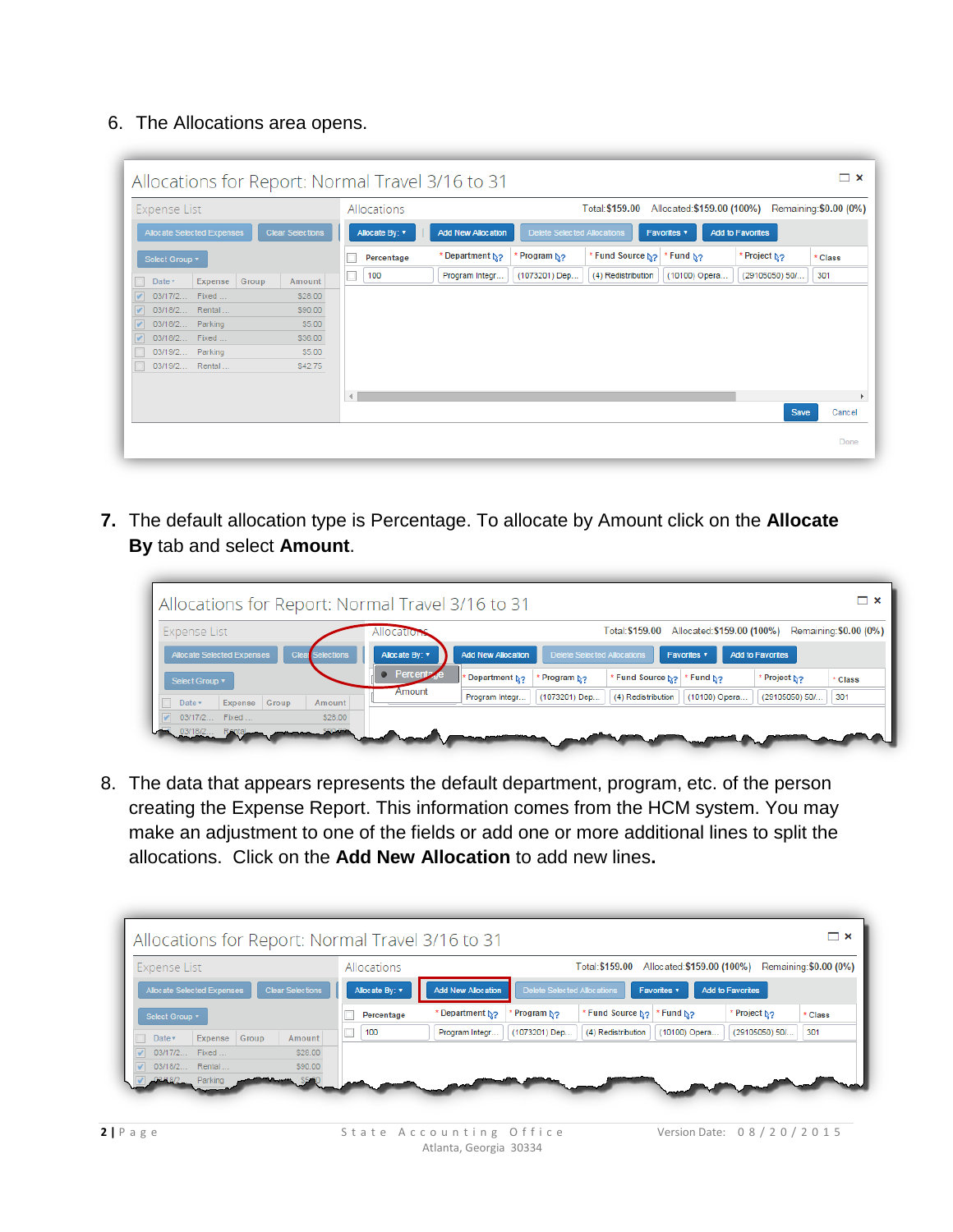- a. Each time you click on **Add New Allocation** a new line appears and the percentage automatically adjusts.
- b. You may enter the desired percentage amount in the percentage field.

|                            |                       |                | Allocations for Report: Normal Travel 3/16 to 31 |                             |                    |                            |                         |                        |
|----------------------------|-----------------------|----------------|--------------------------------------------------|-----------------------------|--------------------|----------------------------|-------------------------|------------------------|
| Expense List               |                       | Allocations    |                                                  |                             | Total: \$159.00    | Allocated: \$159,00 (100%) |                         | Remaining: \$0.00 (0%) |
| Allocate Selected Expenses | <del>cie</del> ctions | Allocate By: ▼ | <b>Add New Allocation</b>                        | Delete Selected Allocations |                    | Favorites v                | <b>Add to Favorites</b> |                        |
| Select Group v             |                       | Percentage     | * Department No                                  | Program No                  | Fund Source No     | * Fund N <sub>2</sub>      | Project No              | * Class                |
| Group<br>Expense<br>Date v |                       | 33.33333334    | Program Integr                                   | (1073201) Dep               | (4) Redistribution | (10100) Opera              | (29105050) 50/          | 301                    |
| 03/17/2 Fixed              | \$28.00               | 33.33333333    | Program Integr                                   | (1073201) Dep               | (4) Redistribution | (10100) Opera              | (29105050) 50/          | 301                    |
| 03/18/2<br>Rental          | \$90.00               | 33.33333333    | Program Integr                                   | (1073201) Dep               | (4) Redistribution | (10100) Opera              | (29105050) 50/          | 301                    |

- 9. To change any of the available fields, click on the field in the row you wish to make a change.
	- a. Select the appropriate choice from the dropdown.
	- b. You may also type the item, such as department, fund source, etc. directly in the field

| <b>Expense List</b>              |                            |                         |                      | Allocations    |                           | Total: \$159.00 Allocated: \$159.00 (100%) Remaining: \$0.00 (0%)          |                                          |               |                        |         |  |
|----------------------------------|----------------------------|-------------------------|----------------------|----------------|---------------------------|----------------------------------------------------------------------------|------------------------------------------|---------------|------------------------|---------|--|
|                                  | Allocate Selected Expenses | <b>Clear Selections</b> |                      | Allocate By: v | <b>Add New Allocation</b> | <b>Delete Selected Allocations</b><br><b>Add to Favorites</b><br>Favorites |                                          |               |                        |         |  |
| Select Group v                   |                            |                         |                      | Percentage     | * Department No           | Program No                                                                 | * Fund Source No. * Fund No.             |               | * Project <sub>ੈ</sub> | * Class |  |
| Date v                           | Expense Group              | Amount                  |                      | 33.33333334    | Program Integr            | (1073201) Dep                                                              | (4) Redistribution                       | (10100) Opera | (29105050) 50/         | 301     |  |
| 03/17/2 Fixed                    |                            | \$28.00                 | $\blacktriangledown$ | 33.33333333    | Program Integr            | gram Support<br>$\checkmark$                                               | (4) Redistribution                       | (10100) Opera | (29105050) 50/         | 301     |  |
|                                  | 03/18/2 Rental             | \$90.00                 |                      | 33.33333333    | Program Integr            | Type to search by:                                                         |                                          |               | 105050) 50/            | 301     |  |
| 03/18/2 Parking<br>03/18/2 Fixed |                            | \$5.00<br>\$36.00       |                      |                |                           |                                                                            |                                          |               |                        |         |  |
| 03/19/2 Parking                  |                            | \$5.00                  |                      |                |                           | $\circledcirc$ Text $\circledcirc$ Code<br>(Code) Text                     |                                          |               |                        |         |  |
|                                  | 03/19/2 Rental             | \$42.75                 |                      |                |                           | (0740307) Animal Health                                                    |                                          |               |                        |         |  |
|                                  |                            |                         |                      |                |                           |                                                                            | (1073201) Dept Admin and Program Support |               |                        |         |  |
|                                  |                            |                         |                      |                |                           | (2011500) Child Support Services                                           |                                          |               |                        |         |  |
|                                  |                            |                         |                      |                |                           | (2011001) After School Care                                                |                                          |               |                        |         |  |
|                                  |                            |                         |                      |                |                           | (4930300) Columbus Terminal                                                |                                          |               |                        |         |  |
|                                  |                            |                         |                      |                |                           | (8100801) Children 1st                                                     |                                          |               |                        |         |  |
|                                  |                            |                         |                      |                |                           |                                                                            | (2014401) Assistance for Disabled Childr |               |                        |         |  |
|                                  |                            |                         |                      |                |                           | (3310502) Benefits                                                         |                                          |               |                        |         |  |
|                                  |                            |                         |                      |                |                           | (4631301) Administration                                                   |                                          |               |                        |         |  |
|                                  |                            |                         |                      |                |                           | (3010423) Case Management                                                  |                                          |               |                        |         |  |

10.If you need to delete an allocation row, click in the checkbox next to that row and select **Delete Selected Allocations.**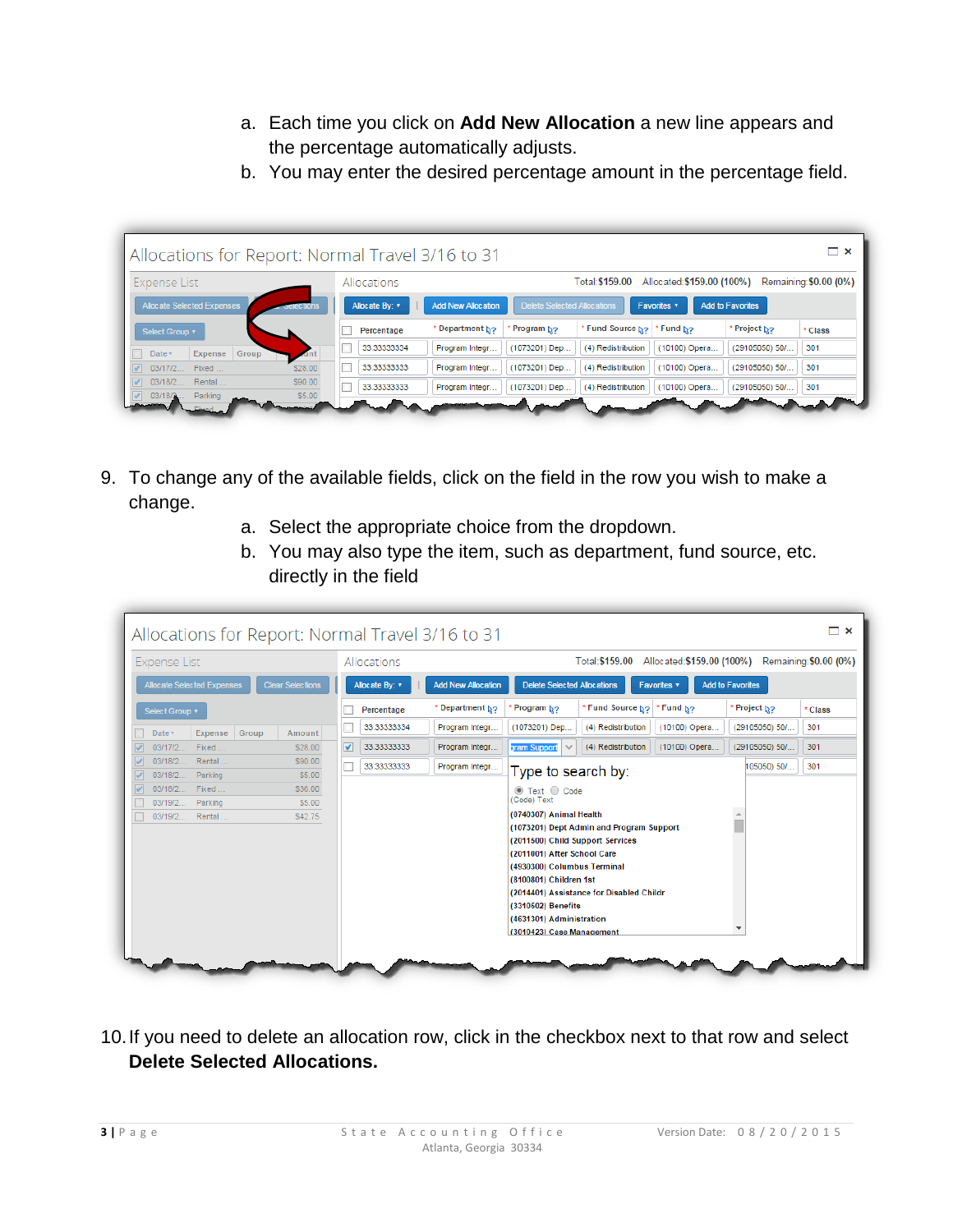|                            |                             | Allocations for Report: Normal Travel 3/16 to 31 |   |                |                           |                                                                                   |                                                                         |               |                | $\Box$ $\times$ |  |  |  |
|----------------------------|-----------------------------|--------------------------------------------------|---|----------------|---------------------------|-----------------------------------------------------------------------------------|-------------------------------------------------------------------------|---------------|----------------|-----------------|--|--|--|
|                            | Allocations<br>Expense List |                                                  |   |                |                           |                                                                                   | Allocated: \$159.00 (100%)<br>Remaining: \$0.00 (0%)<br>Total: \$159.00 |               |                |                 |  |  |  |
| Allocate Selected Expenses |                             | <b>Clear Selections</b>                          |   | Allocate By: v | <b>Add New Allocation</b> | <b>Delete Selected Allocations</b><br><b>Add to Favorites</b><br><b>Favorites</b> |                                                                         |               |                |                 |  |  |  |
| Select Group v             |                             |                                                  |   | Percentage     | * Department No           | Program N <sub>2</sub>                                                            | * Fund Source No                                                        | * Fund No     | Project No     | * Class         |  |  |  |
| Date v                     | Expense                     | Group<br>Am unt                                  |   | 33.33333334    | Program Integr            | (1073201) Dep                                                                     | (4) Redistribution                                                      | (10100) Opera | (29105050) 50/ | 301             |  |  |  |
| 03/17/2                    | Fixed                       |                                                  | v | 33.33333333    | Program Integr            | (8100801) Chil                                                                    | (4) Redistribu $\vee$                                                   | (10100) Opera | (29105050) 50/ | 301             |  |  |  |
| 03/18/2                    | Rental                      | \$90.00                                          |   | 33.33333333    | Program Integr            | (1073201) Dep                                                                     | (4) Redistribution                                                      | (10100) Opera | (11000050) AD  | 301             |  |  |  |
| 03/18/2<br>$\sqrt{2}$      | Parking                     | \$5.00                                           |   |                |                           |                                                                                   |                                                                         |               |                |                 |  |  |  |
| 03/18/2<br>03/19/2         | Fixed<br>Parking            | \$36.00<br>\$5.00                                |   |                |                           |                                                                                   |                                                                         |               |                |                 |  |  |  |
| 03/19/2 Rental             |                             | \$42.75                                          |   |                |                           |                                                                                   |                                                                         |               |                |                 |  |  |  |

a. Click **Yes** in the pop up window.

| Please Confirm              |            |    |
|-----------------------------|------------|----|
| Delete the selected row(s)? |            |    |
|                             | <b>Yes</b> | No |

11.If this allocation is going to be used repeatedly on other expenses or expense reports, click on **Add to Favorites.**

| Allocations for Report: Normal Travel 3/16 to 31                                                                                                                            |            |                 |                        |                              |               |                | $\boldsymbol{\mathsf{x}}$ |  |
|-----------------------------------------------------------------------------------------------------------------------------------------------------------------------------|------------|-----------------|------------------------|------------------------------|---------------|----------------|---------------------------|--|
| Allocated: \$159.00 (100%)<br>Remaining: \$0.00 (0%)<br>Expense List<br>Allocations<br>Total: \$159.00                                                                      |            |                 |                        |                              |               |                |                           |  |
| <b>Clear Selections</b><br>Delete Selected Allocations<br>Allocate Selected Expenses<br><b>Add to Favorites</b><br><b>Add New Allocation</b><br>Allocate By: v<br>Favorites |            |                 |                        |                              |               |                |                           |  |
| Select Group v                                                                                                                                                              | Percentage | * Department No | Program N <sub>2</sub> | Fund Source No. * Fund No.'' |               | * Project ∆?   | * Class                   |  |
| Expense Group<br>Date $\overline{v}$<br>Amount                                                                                                                              | 50         | Program Integr  | (1073201) Dep          | (4) Redistribution           | (10100) Opera | (29105050) 50/ | 301                       |  |
| 03/17/2 Fixed<br>\$28.00                                                                                                                                                    | 50         | Program Integr  | (1073201) Dep          | (4) Redistribution           | (10100) Opera | (11000050) AD  | 301                       |  |
| 03/18/2 Rental                                                                                                                                                              |            |                 |                        |                              |               |                |                           |  |

12.Enter a unique name for this allocation and click **Save**.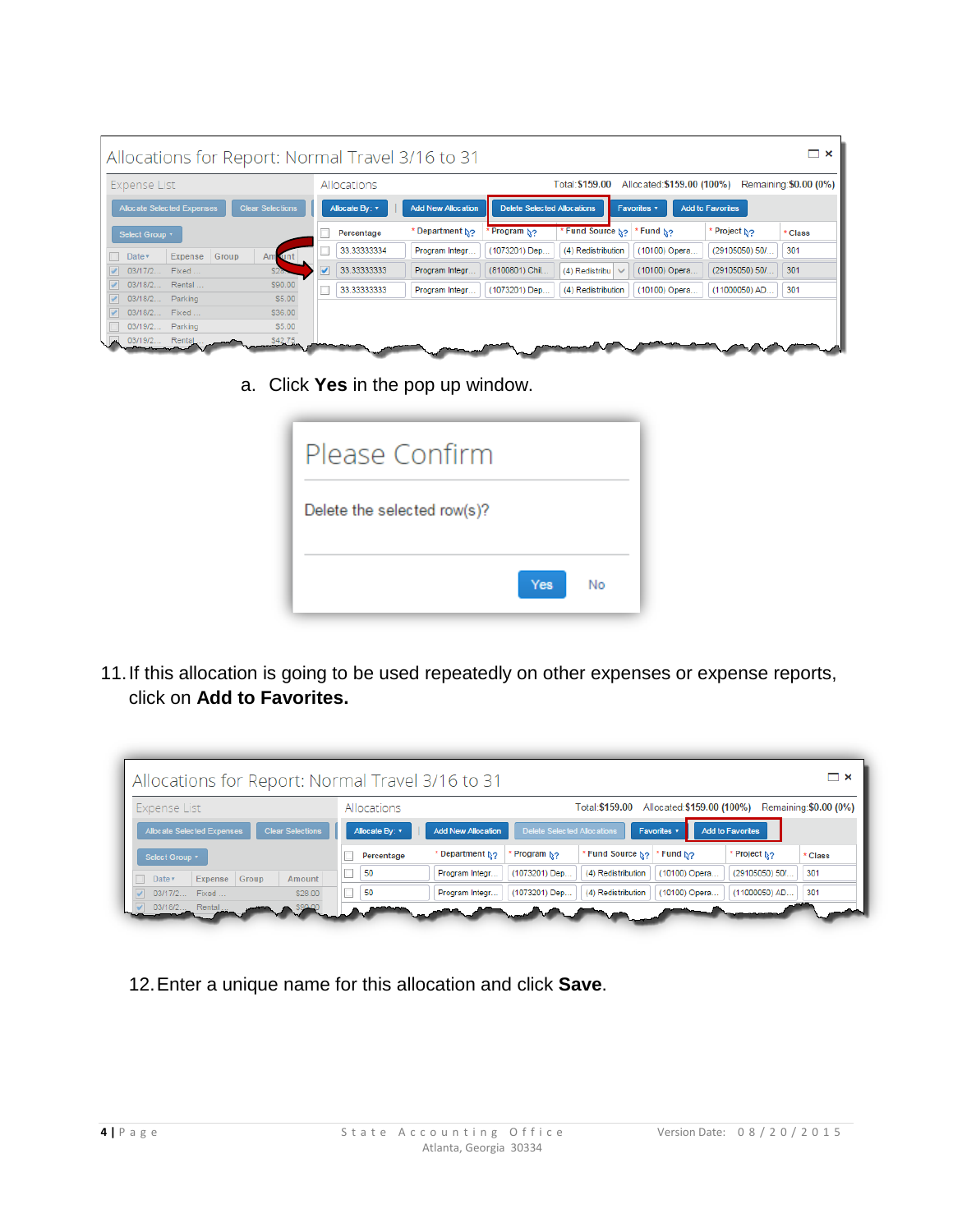| Add to Favorites                   |                        |                       |
|------------------------------------|------------------------|-----------------------|
| Enter Allocation<br>Favorite Name: | Yabba Dabba Allocation |                       |
|                                    |                        | <b>Save</b><br>Cancel |

## 13. Click **Save.**

| Allocations for Report: Normal Travel 3/16 to 31      |                      |                           |                                    |                    |                            |                         | $\Box$ $\times$        |
|-------------------------------------------------------|----------------------|---------------------------|------------------------------------|--------------------|----------------------------|-------------------------|------------------------|
| <b>Expense List</b>                                   | Allocations          |                           |                                    | Total: \$159.00    | Allocated: \$159.00 (100%) |                         | Remaining: \$0.00 (0%) |
| Allocate Selected Expenses<br><b>Clear Selections</b> | Allocate By: v       | <b>Add New Allocation</b> | <b>Delete Selected Allocations</b> |                    | <b>Favorites v</b>         | <b>Add to Favorites</b> |                        |
| Select Group v                                        | Percentage           | * Department N?           | Program N <sub>2</sub>             | * Fund Source No   | * Fund N <sub>2</sub>      | Project N?              | * Class                |
| Expense Group<br>Amount<br>Date v                     | 50                   | Program Integr            | (1073201) Dep                      | (4) Redistribution | (10100) Opera              | (29105050) 50/          | 301                    |
| 03/17/2<br>Fixed<br>\$28.00                           | 50                   | Program Integr            | (1073201) Dep                      | (4) Redistribution | (10100) Opera              | (11000050) AD           | 301                    |
| 03/18/2 Rental<br>\$90.00                             |                      |                           |                                    |                    |                            |                         |                        |
| Parking<br>03/18/2<br>\$5.00                          |                      |                           |                                    |                    |                            |                         |                        |
| 03/18/2 Fixed<br>\$36.00                              |                      |                           |                                    |                    |                            |                         |                        |
| Parking<br>03/19/2<br>\$5.00                          |                      |                           |                                    |                    |                            |                         |                        |
| 03/19/2 Rental<br>\$42.75                             |                      |                           |                                    |                    |                            |                         |                        |
|                                                       | $\blacktriangleleft$ |                           |                                    |                    |                            |                         |                        |
|                                                       |                      |                           |                                    |                    |                            | Save                    | Cancel                 |
|                                                       |                      |                           |                                    |                    |                            |                         | Done                   |

14.Click **OK** in the dialogue box.



15. Click **Done.**